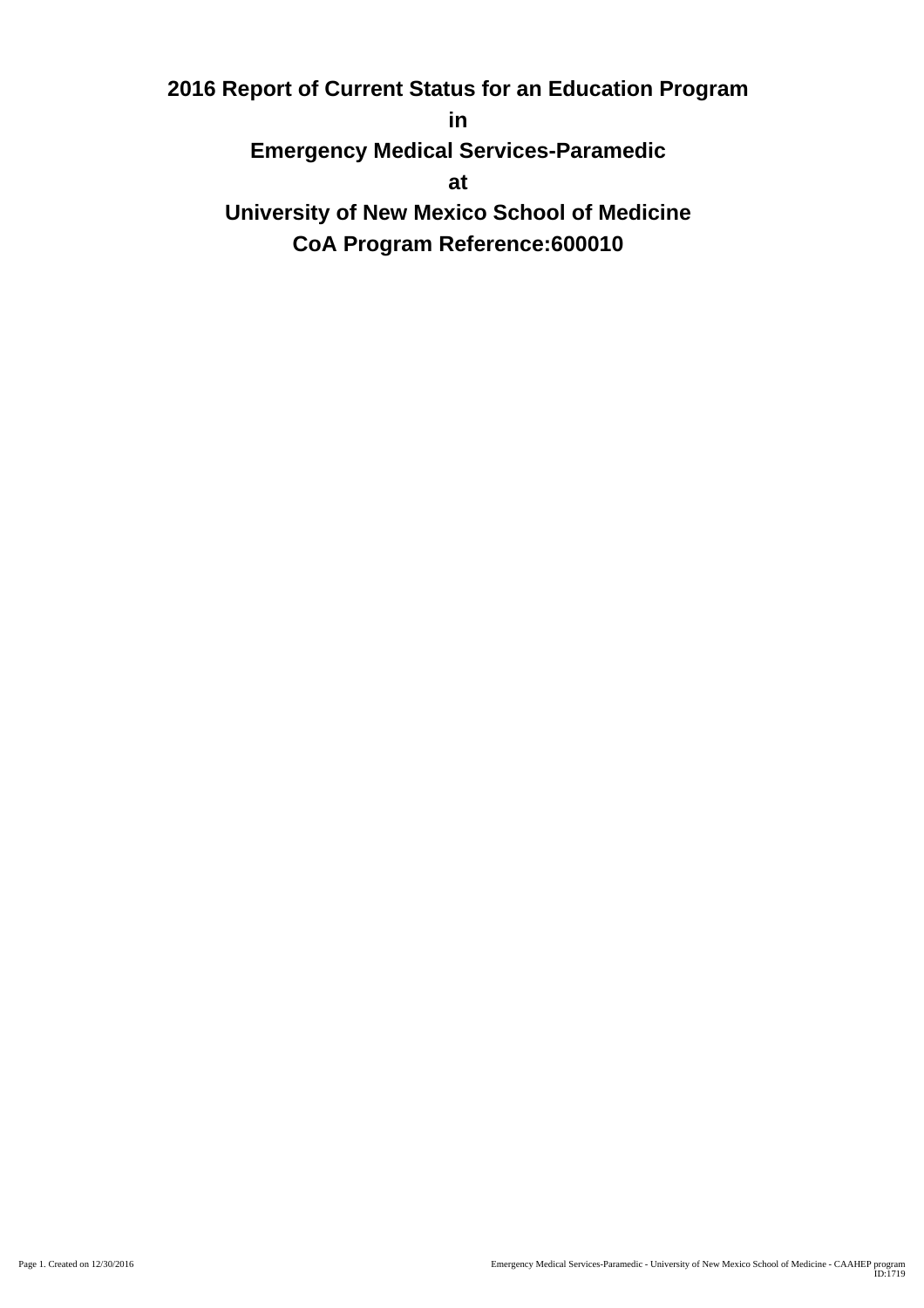## **Sponsoring Institution and Personnel**

### **Sponsoring Institution**

University of New Mexico School of Medicine 700 Camino de Salud Suite 1500 Albuquerque, NM 87131Phone: (505) 272-5757 Institution Type: Academic Health Center / Medical School Phone:(505) 272-5757

### **President/CEO**

Paul Roth MD, MS 700 Camino de Salud, Suite 1500 One University of New Mexico Albuquerque, NM 87131 Fax:(505) 272-6503 Email:proth@salud.unm.edu

#### **Dean/Administrator**

Steve McLaughlin MD 700 Camino de Salud, Suite 1500 One University of New Mexico Albuquerque, NM 87131 Phone:(505) 272-5757 Fax:(505) 272-6503 Email:SMcLaughlin@salud.unm.edu

### **Program Director**

Lindsay Eakes BS, NRP 700 Camino de Salud Suite 1500 One University of New Mexico Albuquerque, NM 87131 Phone:(505) 272-5757 Fax:(505) 244-1505 Email:LiReilly@salud.unm.edu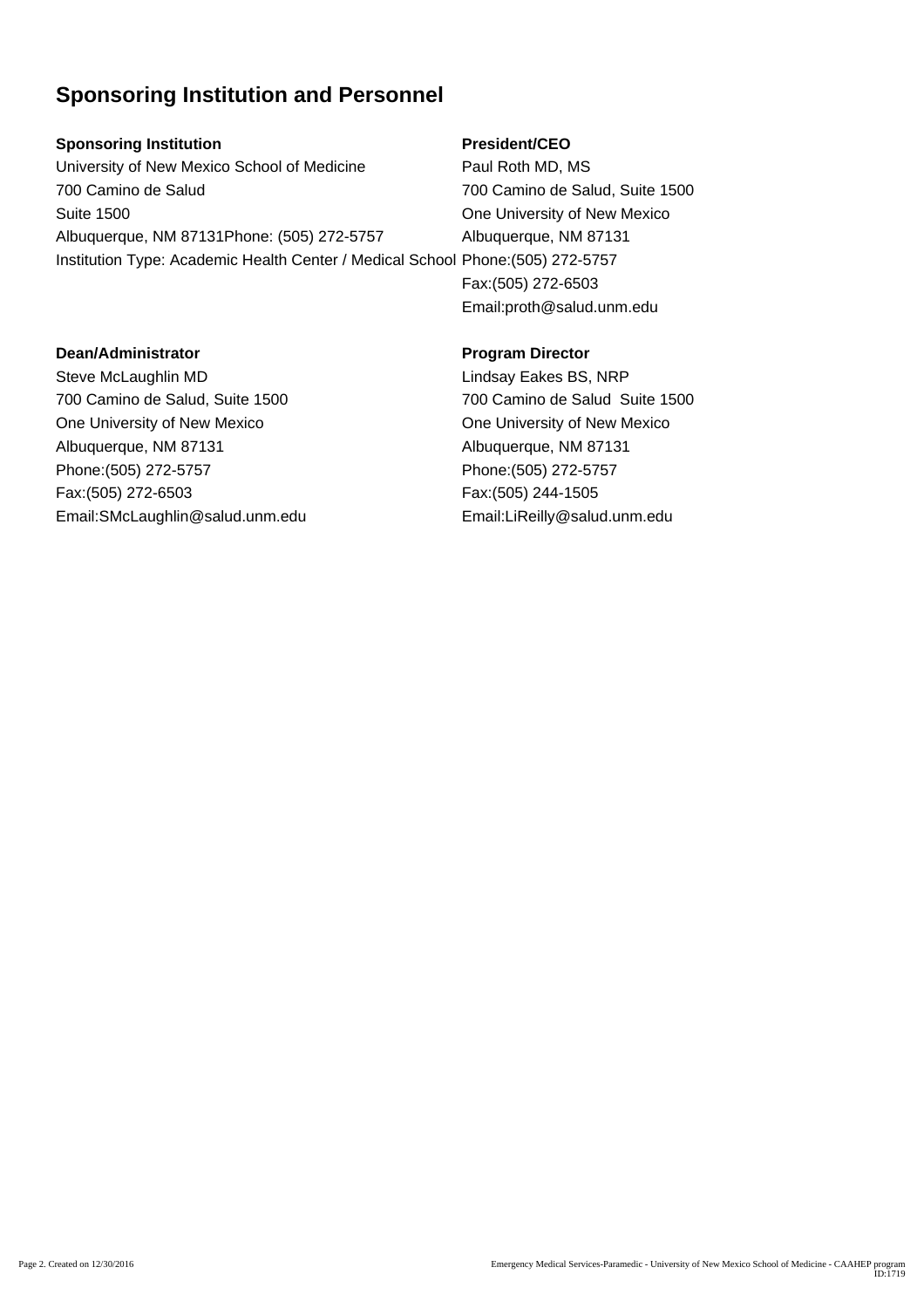# **Affiliates**

Albuquerque Ambulance Services - Clinical Affiliate - Albuquerque, NM Albuquerque Fire Dept - Clinical Affiliate - Albuquerque, NM Bernalillo County Fire Dept. - Clinical Affiliate - Albuquerque, NM CJW - Chippenham Campus Hospital - Clinical Affiliate - Richmond, VA CJW - Johnston Willis Campus Hospital - Clinical Affiliate - Richmond, VA Cooper Healthcare Systems - Clinical Affiliate - Camden, NJ Department of Veteran Affairs, Veterans Integrated Service Network & New Mexico VA Health Care System - Clinical Affiliate - Albuquerque, NM Espanola Valley EMS - Clinical Affiliate - Espanola, NM Henrico Doctors Hospital - Forest Campus - Clinical Affiliate - Richmond , VA INTEGRIS Health, Inc. - Clinical Affiliate - Oklahoma City, OK Living Cross Ambulance Service - Clinical Affiliate - Peralta, NM Lovelace Medical Center - Clinical Affiliate - Albuquerque, NM Oklahoma University Medical System - Clinical Affiliate - Oklahoma City, OK Philadelphia Fire and EMS - Clinical Affiliate - Philadelphia, PA Presbyterian Healthcare Services - Clinical Affiliate - Albuquerque, NM Richmond Ambulance Authority - Clinical Affiliate - Richmond, VA Rio Rancho Fire Rescue - Clinical Affiliate - Rio Rancho, NM Sandoval County Fire Dept. - Clinical Affiliate - Bernalillo, NM Sandoval Regional Medical Center, Inc. - Clinical Affiliate - Rio Rancho, NM Santa Fe County Fire Dept. - Clinical Affiliate - Santa Fe, NM St. Christopher's Hospital for Children - Clinical Affiliate - Philadelphia, PA Superior Ambulance Service - Clinical Affiliate - Albuquerque, NM Tenet Health System Hahnemann - Clinical Affiliate - Philadelphia, PA UNM Hospital - Clinical Affiliate - Albuquerque, NM Village of Corrales Fire Department - Clinical Affiliate - Corrales, NM

## **Satellites**

Albuquerque Fire Department - Satellite Campus - Albuquerque, NM KAFB Pararescue Schoolhouse - Satellite Campus - Albuquerque, NM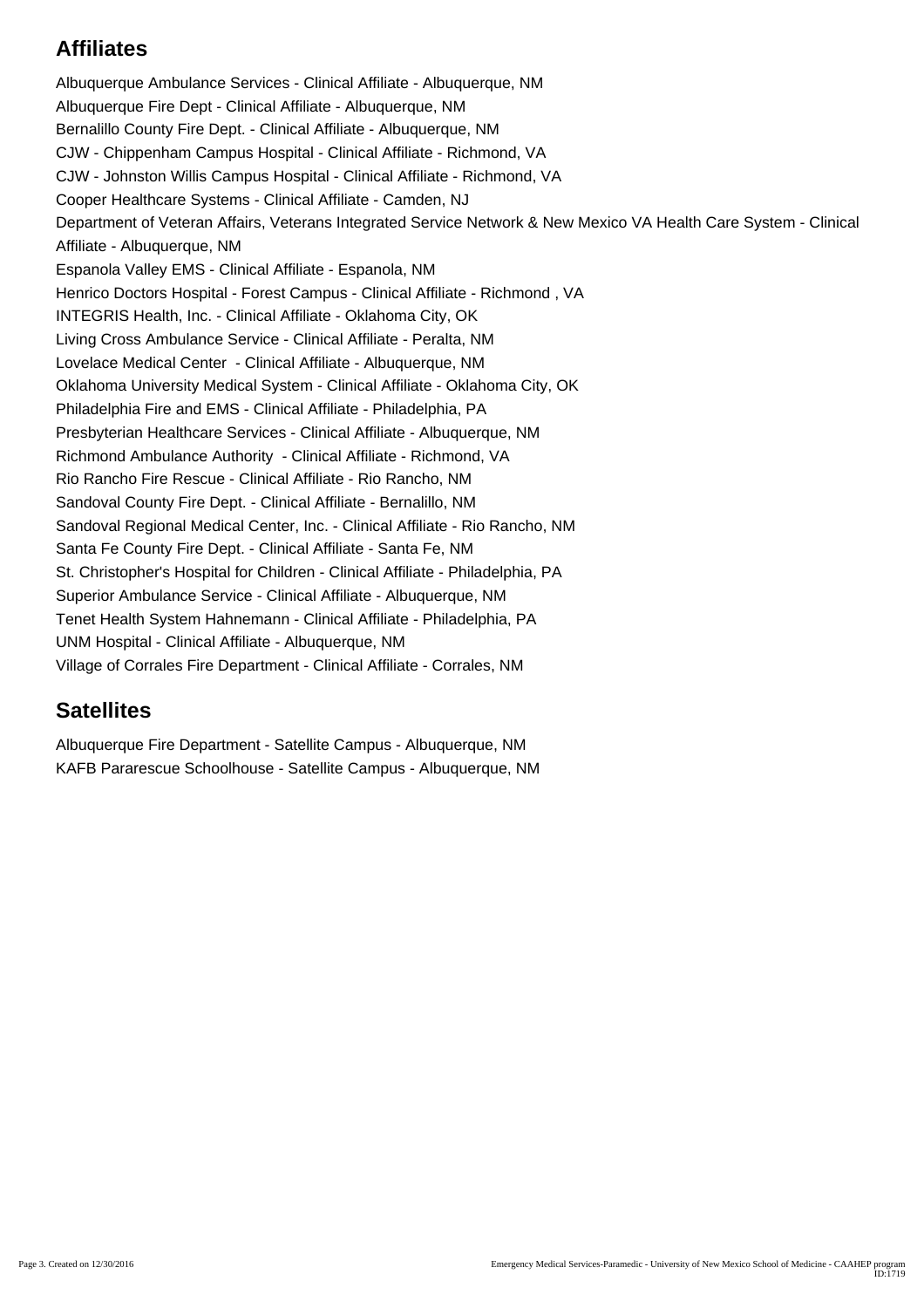# **Current Program Statistics**

CoA Reference: 600010

Program Enrollment and Attrition Table with Current and Past Five Years' Data(if available):

| Enrollment<br>Year | Enrollment<br>Date | Graduation<br>Date | Estimated<br>Number of<br>Applicants | Maximum<br>Number of<br><b>Students</b> | Number<br>Initially<br>Enrolled | Number<br>Enrolled<br>After<br><b>Class Start</b> | Total<br>Enrollment<br>Number | 'In Progress'<br>To-Date | Non-<br>Academic<br>Attrition | General<br>Education<br>Courses<br>Attrition | Professional<br>Courses<br>Attrition | Attrition      | Percent<br>Retention | # Grads to<br>Date |
|--------------------|--------------------|--------------------|--------------------------------------|-----------------------------------------|---------------------------------|---------------------------------------------------|-------------------------------|--------------------------|-------------------------------|----------------------------------------------|--------------------------------------|----------------|----------------------|--------------------|
| 2016               | 2/29/2016          | 9/29/2016          | 25                                   | 25                                      | 25                              | $\mathbf 0$                                       | 25                            | $\overline{a}$           | $\overline{1}$                | $\mathbf 0$                                  | $\mathbf 0$                          | $\mathbf{1}$   | 96.0%                | 22                 |
| 2016               | 5/2/2016           | 12/15/2016         | 24                                   | 24                                      | 18                              | $\mathbf 0$                                       | 18                            | $\mathbf 1$              | $\mathbf 0$                   | $\mathbf 0$                                  | $\mathbf 0$                          | $\mathbf 0$    | 100.0%               | 17                 |
| 2016               | 8/1/2016           | 3/16/2017          | 24                                   | 24                                      | 24                              | $\mathbf 0$                                       | 24                            | 24                       | $\mathbf 0$                   | $\mathbf 0$                                  | $\mathbf 0$                          | $\mathbf 0$    | 100.0%               | 0                  |
| 2016               | 10/17/2016         | 6/8/2017           | 24                                   | 24                                      | 21                              | $\mathbf 0$                                       | 21                            | 21                       | $\mathbf 0$                   | $\mathbf 0$                                  | $\mathbf 0$                          | $\mathbf 0$    | 100.0%               | $\mathbf 0$        |
| 2016               | 8/22/2016          | 8/31/2017          | 50                                   | 30                                      | 29                              | $\mathbf 0$                                       | 29                            | 29                       | $\mathbf 0$                   | $\mathbf 0$                                  | $\mathbf 0$                          | $\mathbf 0$    | 100.0%               | 0                  |
| 2016               | 9/6/2016           | 7/6/2017           | 20                                   | 20                                      | 20                              | $\mathbf 0$                                       | 20                            | 20                       | $\mathbf 0$                   | $\mathbf 0$                                  | $\mathbf 0$                          | $\mathbf 0$    | 100.0%               | 0                  |
| 2015               | 4/20/2015          | 11/5/2015          | 21                                   | 24                                      | 21                              | $\mathbf 0$                                       | 21                            | $\overline{1}$           | $\mathbf 0$                   | $\mathbf 0$                                  | $\mathbf 0$                          | $\mathbf 0$    | 100.0%               | 20                 |
| 2015               | 6/8/2015           | 12/17/2015         | 15                                   | 24                                      | 15                              | $\mathbf 0$                                       | 15                            | $\mathbf 0$              | 2                             | $\mathbf 0$                                  | $\mathbf 0$                          | $\overline{2}$ | 86.7%                | 13                 |
| 2015               | 8/10/2015          | 3/17/2016          | 11                                   | 24                                      | 11                              | $\mathbf 0$                                       | 11                            | 0                        | $\mathbf 0$                   | $\mathbf 0$                                  | $\mathbf 0$                          | $\mathbf 0$    | 100.0%               | 11                 |
| 2015               | 8/17/2015          | 8/31/2016          | 28                                   | 24                                      | 20                              | $\mathbf 0$                                       | 20                            | $\mathbf 0$              | $\mathbf 0$                   | $\overline{2}$                               | $\overline{1}$                       | 3              | 85.0%                | 17                 |
| 2015               | 9/8/2015           | 7/14/2016          | 23                                   | 24                                      | 17                              | $\mathbf 0$                                       | 17                            | $\mathbf 0$              | $\mathbf 0$                   | $\mathbf 0$                                  | $\mathbf 0$                          | $\mathbf 0$    | 100.0%               | 17                 |
| 2015               | 10/13/2015         | 5/19/2016          | 24                                   | 24                                      | 24                              | $\mathbf 0$                                       | 24                            | 0                        | $\mathbf 0$                   | $\mathbf 0$                                  | $\mathbf 0$                          | $\mathbf 0$    | 100.0%               | 24                 |
| 2014               | 1/13/2014          | 8/14/2014          | 20                                   | 24                                      | 19                              | $\mathbf 0$                                       | 19                            | $\mathbf 0$              | $\mathbf 0$                   | $\mathbf 0$                                  | $\mathbf 0$                          | $\mathbf 0$    | 100.0%               | 19                 |
| 2014               | 4/4/2014           | 10/30/2014         | 24                                   | 24                                      | 24                              | $\mathbf 0$                                       | 24                            | $\mathbf 0$              | $\mathbf 0$                   | $\mathbf{1}$                                 | $\mathbf{1}$                         | $\overline{2}$ | 91.7%                | 22                 |
| 2014               | 8/25/2014          | 4/2/2015           | 23                                   | 24                                      | 23                              | $\mathbf 0$                                       | 23                            | $\mathbf 0$              | $\mathbf 0$                   | $\mathbf 0$                                  | $\mathbf 0$                          | $\mathbf 0$    | 100.0%               | 23                 |
| 2014               | 10/13/2014         | 5/21/2015          | 15                                   | 24                                      | 15                              | $\mathbf 0$                                       | 15                            | $\mathbf 0$              | $\mathbf 0$                   | $\mathbf 0$                                  | $\mathbf 0$                          | $\mathbf 0$    | 100.0%               | 15                 |
| 2014               | 8/18/2014          | 8/14/2015          | 20                                   | 24                                      | 21                              | $\mathbf 0$                                       | 21                            | $\mathbf 0$              | $\mathbf 0$                   | $\overline{1}$                               | $\mathbf 0$                          | $\overline{1}$ | 95.2%                | 20                 |
| 2014               | 8/18/2014          | 8/3/2015           | 9                                    | 12                                      | 9                               | $\mathbf 0$                                       | 9                             | $\mathbf 0$              | 2                             | $\mathbf 0$                                  | $\mathbf 0$                          | 2              | 77.8%                | $\overline{7}$     |
| 2014               | 9/8/2014           | 6/19/2015          | 20                                   | 24                                      | 20                              | $\mathbf 0$                                       | 20                            | $\mathbf 0$              | $\mathbf 0$                   | $\mathbf 0$                                  | $\mathbf{1}$                         | $\mathbf{1}$   | 95.0%                | 19                 |
| 2014               | 8/18/2014          | 8/3/2015           | $\overline{4}$                       | 12                                      | 4                               | $\mathbf 0$                                       | 4                             | $\mathbf 0$              | $\mathbf 0$                   | 2                                            | $\mathbf 0$                          | $\overline{2}$ | 50.0%                | $\overline{2}$     |
| 2013               | 1/14/2013          | 7/25/2013          | 16                                   | 24                                      | 16                              | $\mathbf 0$                                       | 16                            | $\mathbf 0$              | 1                             | $\overline{1}$                               | $\mathbf 0$                          | $\overline{2}$ | 87.5%                | 14                 |
| 2013               | 6/3/2013           | 12/12/2013         | 19                                   | 24                                      | 19                              | $\mathbf 0$                                       | 19                            | 0                        | $\overline{1}$                | $\overline{1}$                               | $\mathbf 0$                          | $\overline{2}$ | 89.5%                | 17                 |
| 2013               | 8/26/2013          | 3/20/2014          | 20                                   | 24                                      | 20                              | $\mathbf 0$                                       | 20                            | 0                        | $\mathbf 0$                   | $\mathbf 0$                                  | $\mathbf 0$                          | $\mathbf 0$    | 100.0%               | 20                 |
| 2013               | 9/9/2013           | 3/9/2014           | 23                                   | 24                                      | 23                              | $\mathbf 0$                                       | 23                            | $\mathbf 0$              | $\mathbf 0$                   | $\mathbf 0$                                  | $\mathbf{0}$                         | $\mathbf 0$    | 100.0%               | 23                 |
| 2013               | 8/19/2013          | 8/15/2014          | 9                                    | 12                                      | 9                               | $\mathbf 0$                                       | 9                             | 0                        | $\mathbf 0$                   | $\mathbf 0$                                  | $\mathbf 0$                          | $\mathbf 0$    | 100.0%               | 9                  |
| 2013               | 8/19/2013          | 8/15/2014          | 8                                    | 12                                      | 8                               | $\mathbf 0$                                       | 8                             | $\mathbf 0$              | 1                             | $\mathsf 0$                                  | $\mathbf{1}$                         | $\mathbf{2}$   | 75.0%                | 6                  |
| 2013               | 8/19/2013          | 8/15/2014          | 24                                   | 30                                      | 24                              | $\mathbf 0$                                       | 24                            | $\mathbf 0$              | 1                             | $\mathbf 0$                                  | $\mathbf 0$                          | $\mathbf{1}$   | 95.8%                | 23                 |
| 2013               | 10/7/2013          | 5/1/2014           | 15                                   | 24                                      | 15                              | $\mathbf 0$                                       | 15                            | 0                        | $\mathbf 0$                   | $\mathbf{1}$                                 | $\mathsf{O}\xspace$                  | $\mathbf{1}$   | 93.3%                | 14                 |
| 2012               | 8/20/2012          | 8/31/2013          | 22                                   | 24                                      | 22                              | $\mathbf 0$                                       | 22                            | 0                        | $\overline{2}$                | $\mathbf 0$                                  | $\mathbf{1}$                         | 3              | 86.4%                | 19                 |
| 2012               | 10/15/2012         | 5/6/2013           | 19                                   | 24                                      | 19                              | 0                                                 | 19                            | 0                        | 5                             | $\mathbf 0$                                  | $\mathbf 0$                          | 5              | 73.7%                | 14                 |
| 2012               | 7/16/2012          | 3/6/2013           | 18                                   | 24                                      | 18                              | 0                                                 | 18                            | 0                        | 3                             | $\mathbf{0}$                                 | $\mathbf{0}$                         | 3              | 83.3%                | 15                 |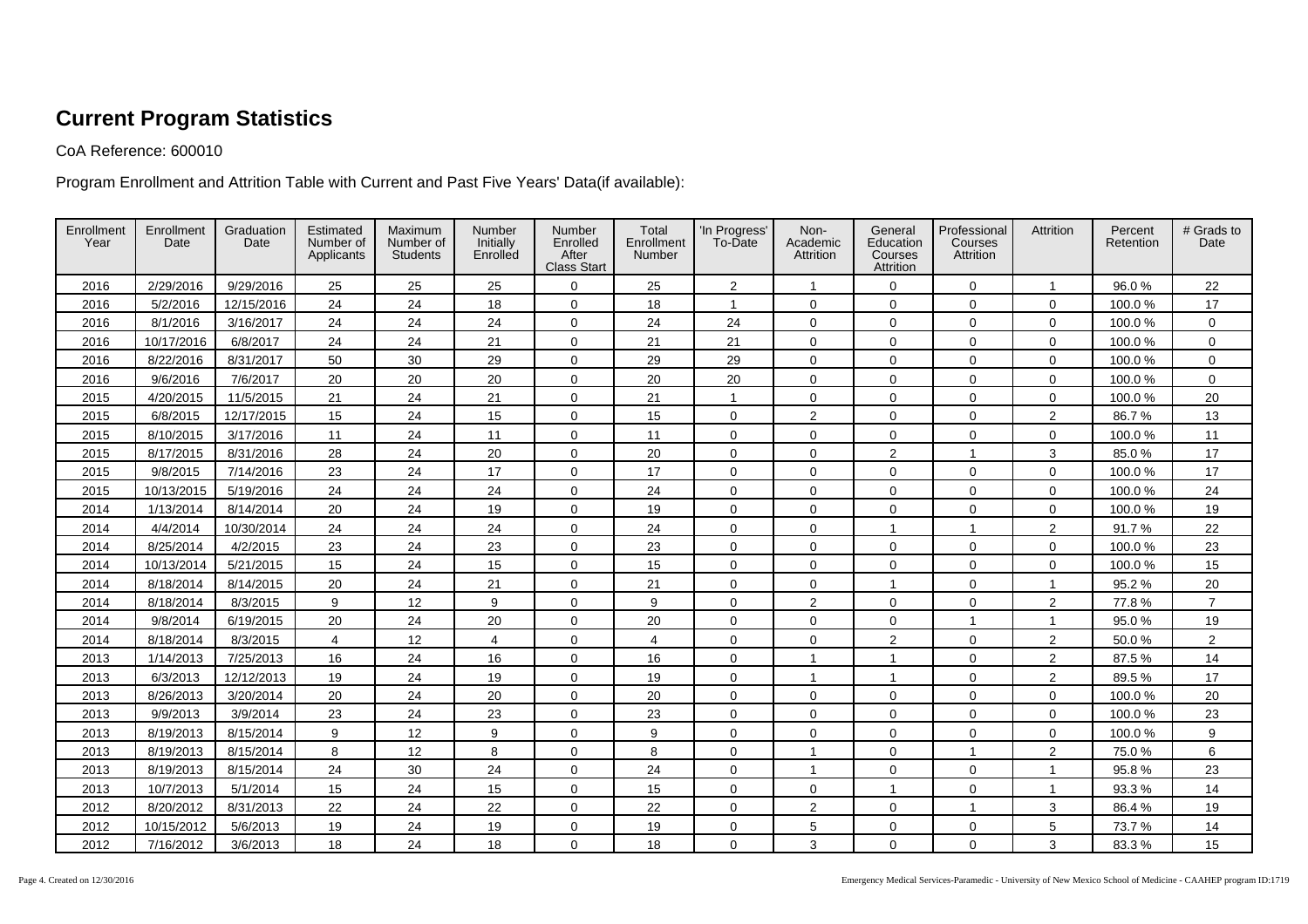| Enrollment<br>Year | Enrollment<br>Date | Graduation<br>Date | Estimated<br>Number of<br>Applicants | Maximum<br>Number of<br><b>Students</b> | Number<br>Initially<br>Enrolled | Number<br>Enrolled<br>After<br><b>Class Start</b> | Total<br>Enrollment<br>Number | 'In Progress'<br>To-Date | Non-<br>Academic<br>Attrition | General<br>Education<br>Courses<br>Attrition | Professional<br>Courses<br>Attrition | Attrition        | Percent<br>Retention | # Grads to<br>Date |
|--------------------|--------------------|--------------------|--------------------------------------|-----------------------------------------|---------------------------------|---------------------------------------------------|-------------------------------|--------------------------|-------------------------------|----------------------------------------------|--------------------------------------|------------------|----------------------|--------------------|
| 2012               | 6/25/2012          | 12/15/2012         | 24                                   | 24                                      | 24                              | 0                                                 | 24                            | $\mathbf 0$              | 5                             | 0                                            | $\mathbf 0$                          | 5                | 79.2%                | 19                 |
| 2012               | 8/13/2012          | 4/28/2013          | 28                                   | 28                                      | 28                              | $\mathbf 0$                                       | 28                            | $\mathbf 0$              | $\mathbf{1}$                  | $\mathbf 0$                                  | $\mathbf 0$                          | $\mathbf{1}$     | 96.4%                | 27                 |
| 2012               | 2/13/2012          | 8/4/2012           | 22                                   | 24                                      | 22                              | $\mathbf 0$                                       | 22                            | $\mathbf 0$              | 4                             | $\mathbf 0$                                  | $\mathbf 0$                          | 4                | 81.8%                | 18                 |
| 2012               | 4/2/2012           | 9/26/2012          | 25                                   | 25                                      | 25                              | $\mathbf 0$                                       | 25                            | $\mathbf 0$              | 3                             | $\mathbf 0$                                  | $\mathbf 0$                          | 3                | 88.0%                | 22                 |
| 2011               | 1/10/2011          | 8/25/2011          | 20                                   | 24                                      | 20                              | $\mathbf 0$                                       | 20                            | $\mathbf 0$              | 2                             | $\mathbf 0$                                  | 3                                    | 5                | 75.0%                | 15                 |
| 2011               | 2/14/2011          | 8/26/2011          | 20                                   | 24                                      | 17                              | $\mathbf 0$                                       | 17                            | $\mathbf 0$              | $\mathbf{1}$                  | $\mathbf 0$                                  | 1                                    | $\boldsymbol{2}$ | 88.2%                | 15                 |
| 2011               | 4/18/2011          | 10/3/2011          | 20                                   | 24                                      | 12                              | $\mathbf 0$                                       | 12                            | $\mathbf 0$              | $\mathbf{1}$                  | $\mathbf 0$                                  | $\mathbf 0$                          | $\mathbf{1}$     | 91.7%                | 11                 |
| 2011               | 8/22/2011          | 8/24/2012          | 26                                   | 26                                      | 26                              | $\mathbf 0$                                       | 26                            | $\mathbf 0$              | 4                             | $\mathbf{1}$                                 | $\sqrt{2}$                           | $\overline{7}$   | 73.1%                | 19                 |
| 2011               | 6/20/2011          | 1/20/2012          | 24                                   | 24                                      | 24                              | $\mathbf 0$                                       | 24                            | $\mathbf 0$              | 3                             | $\mathbf 0$                                  | $\mathbf 0$                          | 3                | 87.5%                | 21                 |
| 2011               | 8/29/2011          | 3/31/2012          | 23                                   | 24                                      | 23                              | $\mathbf 0$                                       | 23                            | $\mathbf 0$              | $\mathbf{1}$                  | $\mathbf 0$                                  | $\mathbf 0$                          | $\mathbf{1}$     | 95.7%                | 22                 |
| 2011               | 10/31/2011         | 4/30/2012          | 23                                   | 24                                      | 23                              | $\mathbf 0$                                       | 23                            | $\mathbf 0$              | $\mathbf 0$                   | $\mathbf 0$                                  | $\mathbf 0$                          | $\mathbf 0$      | 100.0%               | 23                 |
| 2010               | 3/8/2010           | 1/3/2011           | 15                                   | 15                                      | 14                              | $\mathbf 0$                                       | 14                            | $\mathbf 0$              | 3                             | $\mathbf 0$                                  | $\mathbf 0$                          | 3                | 78.6%                | 11                 |
| 2010               | 3/23/2010          | 1/2/2011           | 20                                   | 20                                      | 18                              | $\mathbf 0$                                       | 18                            | $\mathbf 0$              | 3                             | $\mathbf 0$                                  | $\mathbf{1}$                         | 4                | 77.8%                | 14                 |
| 2010               | 8/24/2010          | 8/1/2011           | 50                                   | 60                                      | 48                              | $\mathbf 0$                                       | 48                            | $\mathbf 0$              | 2                             | $\mathbf 0$                                  | 4                                    | 6                | 87.5%                | 42                 |
| 2010               | 9/27/2010          | 4/4/2011           | 20                                   | 24                                      | 19                              | $\mathbf 0$                                       | 19                            | $\mathbf 0$              | $\overline{c}$                | $\mathbf 0$                                  | $\mathbf 0$                          | 2                | 89.5%                | 17                 |
| 2010               | 1/4/2010           | 6/14/2010          | 25                                   | 25                                      | 25                              | $\mathbf 0$                                       | 25                            | $\mathbf 0$              | $\mathbf 0$                   | $\mathbf 0$                                  | $\mathbf 0$                          | $\mathbf 0$      | 100.0%               | 25                 |
| 2009               | 6/22/2009          | 12/4/2009          | 24                                   | 24                                      | 24                              | $\mathbf 0$                                       | 24                            | $\mathbf 0$              | 5                             | $\overline{4}$                               | $\mathbf 0$                          | 9                | 62.5%                | 15                 |
| 2009               | 1/5/2009           | 6/8/2009           | 21                                   | 24                                      | 21                              | $\mathbf 0$                                       | 21                            | $\mathbf 0$              | $\mathbf 0$                   | 4                                            | $\mathbf 0$                          | 4                | 81.0%                | 17                 |
| 2009               | 8/24/2009          | 7/31/2010          | 20                                   | 24                                      | 20                              | $\mathbf 0$                                       | 20                            | $\mathbf 0$              | $\mathbf{1}$                  | $\overline{c}$                               | $\mathbf 0$                          | 3                | 85.0%                | 17                 |
| 2009               | 9/14/2009          | 3/15/2010          | 24                                   | 24                                      | 20                              | $\mathbf 0$                                       | 20                            | $\mathbf 0$              | 3                             | $\overline{c}$                               | $\mathbf 0$                          | 5                | 75.0%                | 15                 |
| 2009               | 1/13/2009          | 3/13/2010          | 15                                   | 15                                      | 15                              | $\mathbf 0$                                       | 15                            | $\mathbf 0$              | 2                             | $\overline{2}$                               | $\mathbf 0$                          | 4                | 73.3%                | 11                 |
| 2008               | 9/15/2008          | 1/30/2009          | 25                                   | 25                                      | 25                              | $\mathbf 0$                                       | 25                            | $\mathbf 0$              | $\overline{5}$                | $\mathbf{1}$                                 | $\mathbf 0$                          | 6                | 76.0%                | 19                 |
| 2008               | 2/19/2008          | 1/30/2009          | 4                                    | $\overline{4}$                          | $\overline{4}$                  | $\mathbf 0$                                       | $\overline{4}$                | $\mathbf 0$              | $\mathbf 0$                   | $\mathbf 0$                                  | $\mathbf 0$                          | $\mathbf 0$      | 100.0%               | $\overline{4}$     |
| 2008               | 8/25/2008          | 8/1/2009           | 20                                   | 24                                      | 14                              | $\mathbf 0$                                       | 14                            | $\mathbf 0$              | $\mathbf{1}$                  | $\mathbf 0$                                  | $\mathbf 0$                          | $\mathbf{1}$     | 92.9%                | 13                 |
| 2008               | 8/25/2008          | 3/27/2009          | 10                                   | 10                                      | 10                              | $\mathbf 0$                                       | 10                            | $\mathbf 0$              | $\mathbf 0$                   | $\mathbf 0$                                  | $\mathbf 0$                          | $\mathbf 0$      | 100.0%               | 10                 |
| 2008               | 4/17/2008          | 9/7/2008           | 20                                   | 20                                      | 20                              | $\mathbf 0$                                       | 20                            | $\mathbf 0$              | $\mathbf 0$                   | 3                                            | $\mathbf 0$                          | $\mathbf{3}$     | 85.0%                | 17                 |
| 2007               | 8/27/2007          | 11/15/2008         | 15                                   | 15                                      | 14                              | $\mathbf 0$                                       | 14                            | $\mathbf 0$              | $\mathbf 0$                   | $\mathbf{1}$                                 | $\mathbf 0$                          | $\mathbf{1}$     | 92.9%                | 13                 |
| 2007               | 8/21/2006          | 8/4/2007           | 20                                   | 20                                      | 20                              | $\mathbf{0}$                                      | 20                            | $\mathbf 0$              | $\mathbf 0$                   | 6                                            | $\mathbf 0$                          | 6                | 70.0%                | 14                 |
| 2007               | 4/20/2007          | 12/7/2007          | 5                                    | 5                                       | 5                               | $\mathbf 0$                                       | 5                             | $\mathbf 0$              | $\mathbf 0$                   | $\mathbf 0$                                  | $\mathbf 0$                          | $\mathbf 0$      | 100.0%               | 5                  |
| 2007               | 1/5/2007           | 12/20/2007         | 8                                    | 8                                       | $\overline{7}$                  | $\mathbf 0$                                       | $\overline{7}$                | $\mathbf 0$              | 2                             | $\mathbf 0$                                  | $\mathbf 0$                          | $\overline{2}$   | 71.4%                | 5                  |
| 2007               | 1/17/2007          | 12/14/2007         | 24                                   | 24                                      | 15                              | $\mathbf{0}$                                      | 15                            | $\mathbf 0$              | $\mathbf 0$                   | $\overline{4}$                               | $\mathbf 0$                          | 4                | 73.3%                | 11                 |
| 2007               | 10/1/2007          | 6/30/2008          | 24                                   | 24                                      | 21                              | $\mathbf 0$                                       | 21                            | $\mathbf 0$              | $\mathbf 1$                   | 3                                            | $\mathbf 0$                          | 4                | 81.0%                | 17                 |
| 2007               | 8/20/2007          | 8/19/2008          | 20                                   | 24                                      | 13                              | $\mathsf{O}\xspace$                               | 13                            | $\mathbf 0$              | 2                             | 3                                            | $\mathbf 0$                          | 5                | 61.5%                | 8                  |
| 2006               | 1/9/2006           | 12/22/2006         | 24                                   | 24                                      | 15                              | $\Omega$                                          | 15                            | $\overline{1}$           | $\overline{4}$                | $\mathbf 0$                                  | $\overline{0}$                       | 4                | 73.3%                | 10                 |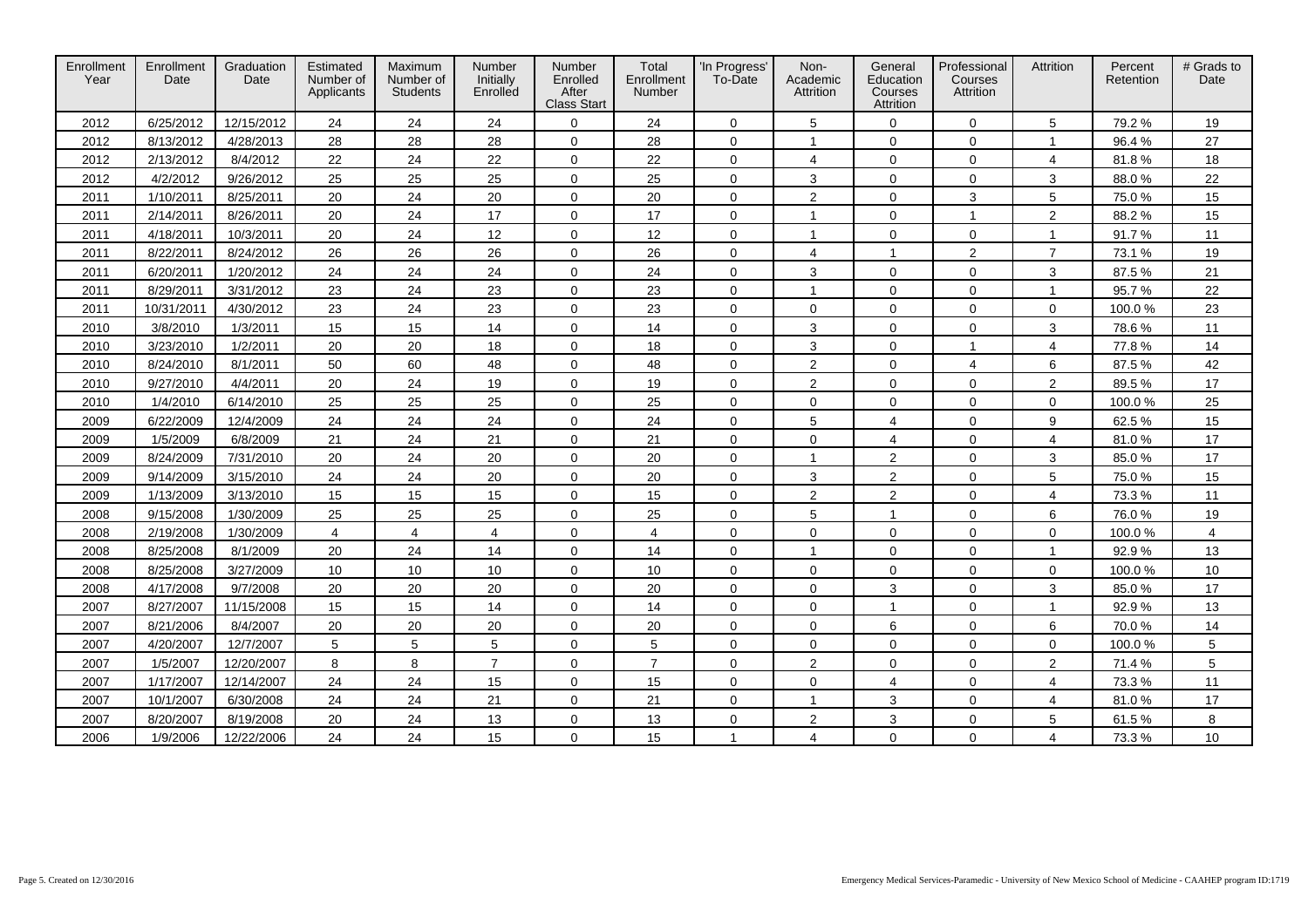2016 Report of Current Status for an Education Program in Emergency Medical Services-Paramedic at University of New Mexico School of Medicine CoA Program Reference:600010

# **Outcomes Summary**

|                                                                  |        |        | Graduation Year. Class of |        |        |          |          |           |                               |                               |
|------------------------------------------------------------------|--------|--------|---------------------------|--------|--------|----------|----------|-----------|-------------------------------|-------------------------------|
|                                                                  | 2016   | 2015   | 2014                      | 2013   | 2012   | 2011     | 2010     | Threshold | 3 yr Total<br>2015 to<br>2013 | 5 yr Total<br>2015 to<br>2011 |
| Graduates                                                        | 112    | 119    | 149                       | 89     | 144    | 125      | 68       |           | 357                           | 626                           |
| Outcomes<br>Assessments                                          |        |        |                           |        |        |          |          |           | 3 yr Avg<br>2015 to<br>2013   | 5 yr Avg<br>2015 to<br>2011   |
| Attrition                                                        | 3.5%   | 6.3%   | 4.2%                      | 13.1%  | 13.8%  | 15.5%    | 15.0%    |           | 7.7%                          | 10.7%                         |
| Retention                                                        | 96.5%  | 93.8%  | 95.8%                     | 86.9%  | 86.2%  | 84.5%    | 85.0%    | 70%       | 92.3%                         | 89.3%                         |
| <b>Positive Placement</b>                                        | 90.2%  | 98.3%  | 97.3%                     | 97.8%  | 91.0%  | 100.0%   | 100.0%   | 70 %      | 97.8%                         | 96.6%                         |
| <b>National Registry</b><br>Written - % of grads<br>Attempting   | 99.1 % | 90.8%  | 83.2 %                    | 89.9%  | 72.2%  | 95.2%    | 97.1 %   | 70 %      |                               |                               |
| National Registry<br>Written - Pass Rate -<br><b>Success</b>     | 89.2%  | 100.0% | 100.0%                    | 100.0% | 90.4%  | 100.0%   | 100.0%   | 70 %      | 100.0%                        | 98.1 %                        |
| <b>National Registry</b><br>Practical - % of grads<br>Attempting | 100.0% | 99.2%  | 100.0%                    | 100.0% | 100.0% | 95.2%    | 97.1 %   | 70 %      |                               |                               |
| National Registry<br>Practical - Pass Rate -<br><b>Success</b>   | 100.0% | 100.0% | 100.0%                    | 100.0% | 100.0% | 100.0%   | 100.0%   | 70 %      | 100.0%                        | 100.0%                        |
| Comprehensive Final<br>Written - % of grads<br>Attempting        | 100.0% | 99.2%  | 100.0%                    | 100.0% | 100.0% | 100.0%   | 100.0%   | 70 %      |                               |                               |
| Comprehensive Final<br>Written - Pass Rate -<br><b>Success</b>   | 100.0% | 100.0% | 100.0%                    | 100.0% | 100.0% | 100.0%   | 100.0%   | 70 %      | 100.0%                        | 100.0%                        |
| Comprehensive Final<br>Practical - % of grads<br>Attempting      | 100.0% | 99.2%  | 100.0%                    | 100.0% | 100.0% | 100.0%   | 102.9%   | 70 %      |                               |                               |
| Comprehensive Final<br>Practical - Pass Rate -<br><b>Success</b> | 100.0% | 100.0% | 100.0%                    | 100.0% | 100.0% | 100.0%   | 100.0%   | 70 %      | 100.0%                        | 100.0%                        |
| State Exam Written - %<br>of grads Attempting                    | 0.0 %  | 0.0%   | 0.0%                      | 0.0%   | 0.0%   | 0.0%     | 0.0%     | 70 %      |                               |                               |
| State Exam Written -<br>Pass Rate - Success                      | 0.0 %  | 0.0 %  | $0.0 \%$                  | 0.0 %  | 0.0 %  | $0.0 \%$ | $0.0 \%$ | 70 %      | $0.0 \%$                      | $0.0 \%$                      |
| State Exam Practical -<br>% of grads Attempting                  | 0.0%   | 0.0%   | 0.0%                      | 0.0%   | 0.0%   | 0.0%     | 0.0%     | 70 %      |                               |                               |
| State Exam Practical -<br>Pass Rate - Success                    | 0.0%   | 0.0%   | 0.0%                      | 0.0%   | 0.0%   | 0.0%     | 0.0%     | 70 %      | 0.0%                          | $0.0 \%$                      |
| Employer Survey - %<br>sent                                      | 100.0% | 100.0% | 100.0%                    | 100.0% | 100.0% | 100.0%   | 100.0%   | 100.0%    | 100.0%                        | 100.0%                        |
| <b>Employer Survey -</b><br>Cognitive - Success                  | 100.0% | 100.0% | 100.0%                    | 100.0% | 100.0% | 100.0%   | 100.0%   | 100.0%    |                               |                               |
| <b>Employer Survey -</b><br>Psychomotor - Success                | 100.0% | 100.0% | 100.0%                    | 100.0% | 100.0% | 100.0%   | 100.0%   | 100.0%    |                               |                               |
| <b>Employer Survey -</b><br>Affective - Success                  | 100.0% | 100.0% | 100.0%                    | 100.0% | 100.0% | 100.0%   | 100.0%   | 100.0%    |                               |                               |
| Graduate Survey - %<br>sent                                      | 100.0% | 100.0% | 100.0%                    | 100.0% | 12.5 % | 100.0%   | 100.0%   | 100.0%    | 100.0%                        | 79.9% *                       |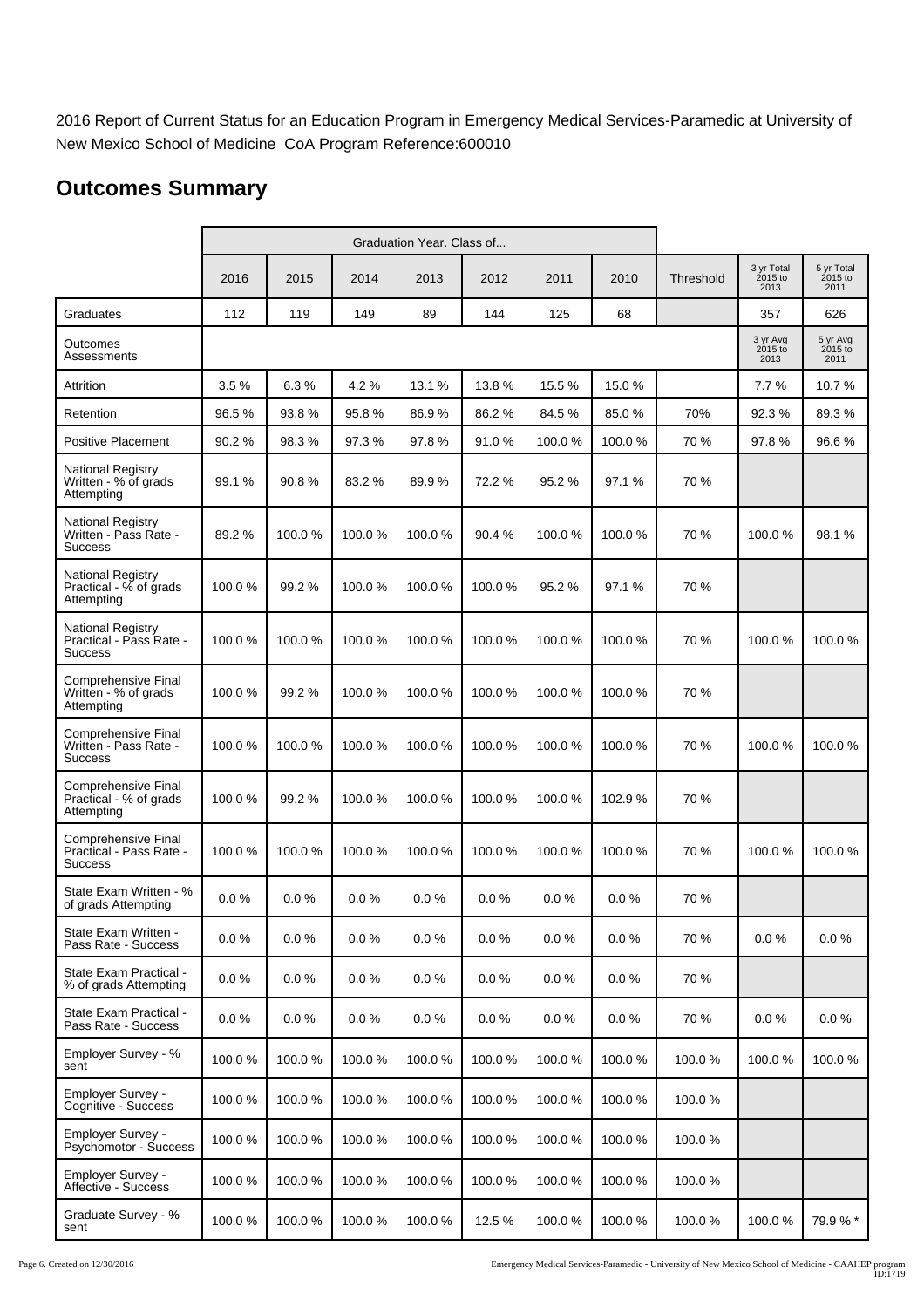|                                                   |        |        | Graduation Year, Class of |        |        |        |        |        |  |
|---------------------------------------------------|--------|--------|---------------------------|--------|--------|--------|--------|--------|--|
| Graduate Survey -<br>Cognitive - Success          | 100.0% | 100.0% | 100.0%                    | 100.0% | 100.0% | 100.0% | 100.0% | 100.0% |  |
| Graduate Survey -<br><b>Psychomotor - Success</b> | 100.0% | 100.0% | 100.0%                    | 100.0% | 100.0% | 100.0% | 100.0% | 100.0% |  |
| Graduate Survey -<br>Affective - Success          | 100.0% | 50.0 % | 100.0%                    | 100.0% | 100.0% | 100.0% | 100.0% | 100.0% |  |

\* Threshold not met

|            |      |      | <b>Enrollment Year</b> |      |      |      |      |           |                                 |                               |
|------------|------|------|------------------------|------|------|------|------|-----------|---------------------------------|-------------------------------|
| Enrollment | 2016 | 2015 | 2014                   | 2013 | 2012 | 2011 | 2010 | Threshold | 3 yr Total<br>$2015$ to<br>2013 | 5 yr Total<br>2015 to<br>2011 |
| Enrollment | 137  | 108  | 135                    | 134  | 158  | 145  | 124  |           | 377                             | 680                           |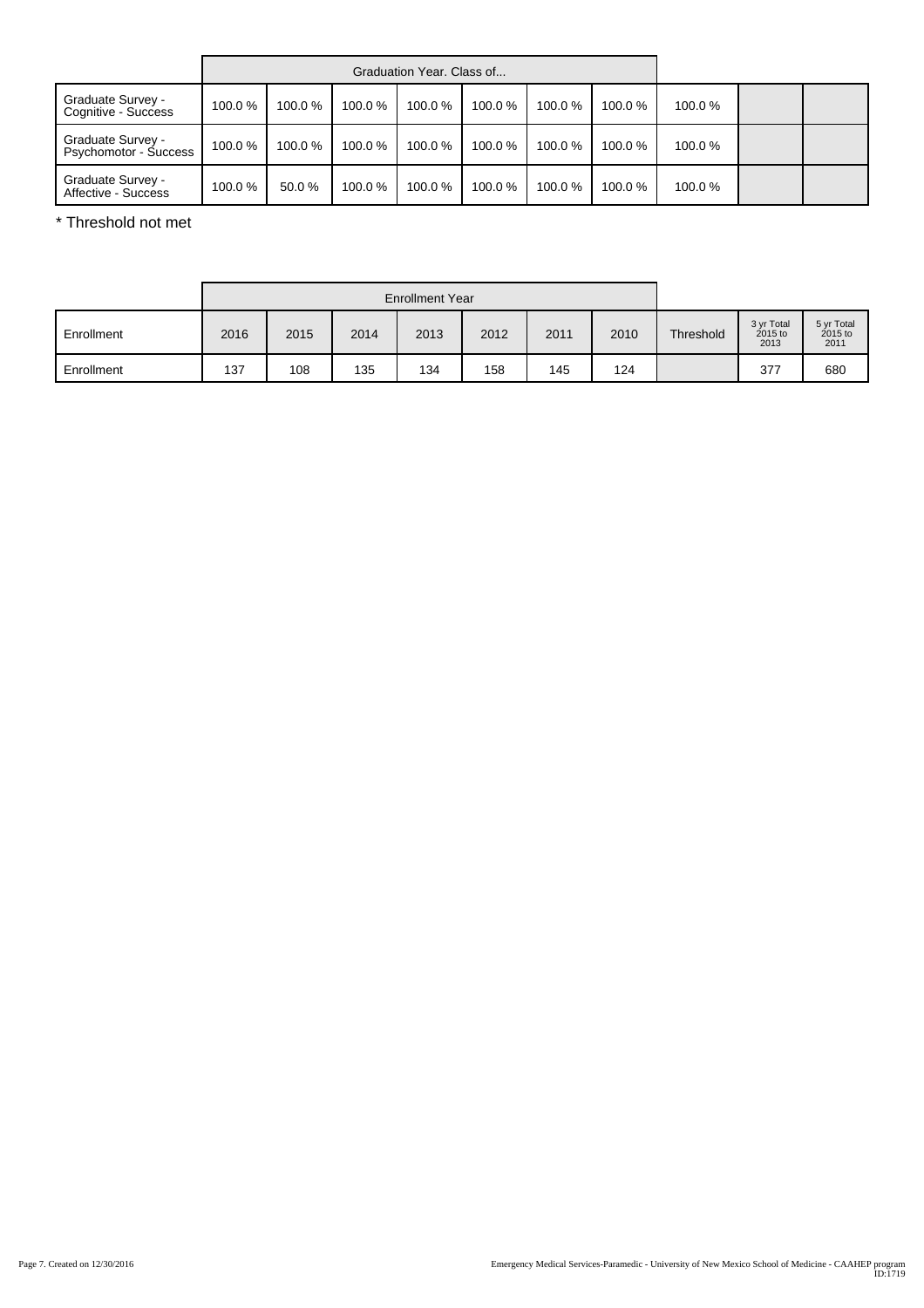# **Graduates by Enrollment Cohort**

|                        |                        |                         | Graduated in (year) |                |      |      |      |      |      |                     |
|------------------------|------------------------|-------------------------|---------------------|----------------|------|------|------|------|------|---------------------|
| <b>Enrollment Year</b> | <b>Enrollment Date</b> | On-time Graduation Date | 2016                | 2015           | 2014 | 2013 | 2012 | 2011 | 2010 | # Grads to Date     |
| 2016                   | 2/29/2016              | 9/29/2016               | 22                  |                |      |      |      |      |      | 22                  |
| 2016                   | 5/2/2016               | 12/15/2016              | 17                  |                |      |      |      |      |      | 17                  |
| 2016                   | 8/1/2016               | 3/16/2017               |                     |                |      |      |      |      |      | $\mathbf 0$         |
| 2016                   | 10/17/2016             | 6/8/2017                |                     |                |      |      |      |      |      | $\mathbf 0$         |
| 2016                   | 8/22/2016              | 8/31/2017               |                     |                |      |      |      |      |      | $\mathsf{O}\xspace$ |
| 2016                   | 9/6/2016               | 7/6/2017                |                     |                |      |      |      |      |      | $\mathbf 0$         |
| 2015                   | 4/20/2015              | 11/5/2015               | $\overline{1}$      | 19             |      |      |      |      |      | 20                  |
| 2015                   | 6/8/2015               | 12/17/2015              |                     | 13             |      |      |      |      |      | 13                  |
| 2015                   | 8/10/2015              | 3/17/2016               | 11                  |                |      |      |      |      |      | 11                  |
| 2015                   | 8/17/2015              | 8/31/2016               | 17                  |                |      |      |      |      |      | 17                  |
| 2015                   | 9/8/2015               | 7/14/2016               | 17                  |                |      |      |      |      |      | 17                  |
| 2015                   | 10/13/2015             | 5/19/2016               | 24                  |                |      |      |      |      |      | 24                  |
| 2014                   | 1/13/2014              | 8/14/2014               |                     | $\overline{1}$ | 18   |      |      |      |      | 19                  |
| 2014                   | 4/4/2014               | 10/30/2014              |                     |                | 22   |      |      |      |      | 22                  |
| 2014                   | 8/25/2014              | 4/2/2015                |                     | 23             |      |      |      |      |      | 23                  |
| 2014                   | 10/13/2014             | 5/21/2015               |                     | 15             |      |      |      |      |      | 15                  |
| 2014                   | 8/18/2014              | 8/14/2015               | $\overline{1}$      | 19             |      |      |      |      |      | 20                  |
| 2014                   | 8/18/2014              | 8/3/2015                |                     | $\overline{7}$ |      |      |      |      |      | $\overline{7}$      |
| 2014                   | 9/8/2014               | 6/19/2015               |                     | 19             |      |      |      |      |      | 19                  |
| 2014                   | 8/18/2014              | 8/3/2015                | $\mathbf{1}$        | $\overline{1}$ |      |      |      |      |      | $\overline{2}$      |
| 2013                   | 1/14/2013              | 7/25/2013               |                     |                |      | 14   |      |      |      | 14                  |
| 2013                   | 6/3/2013               | 12/12/2013              |                     |                | 17   |      |      |      |      | 17                  |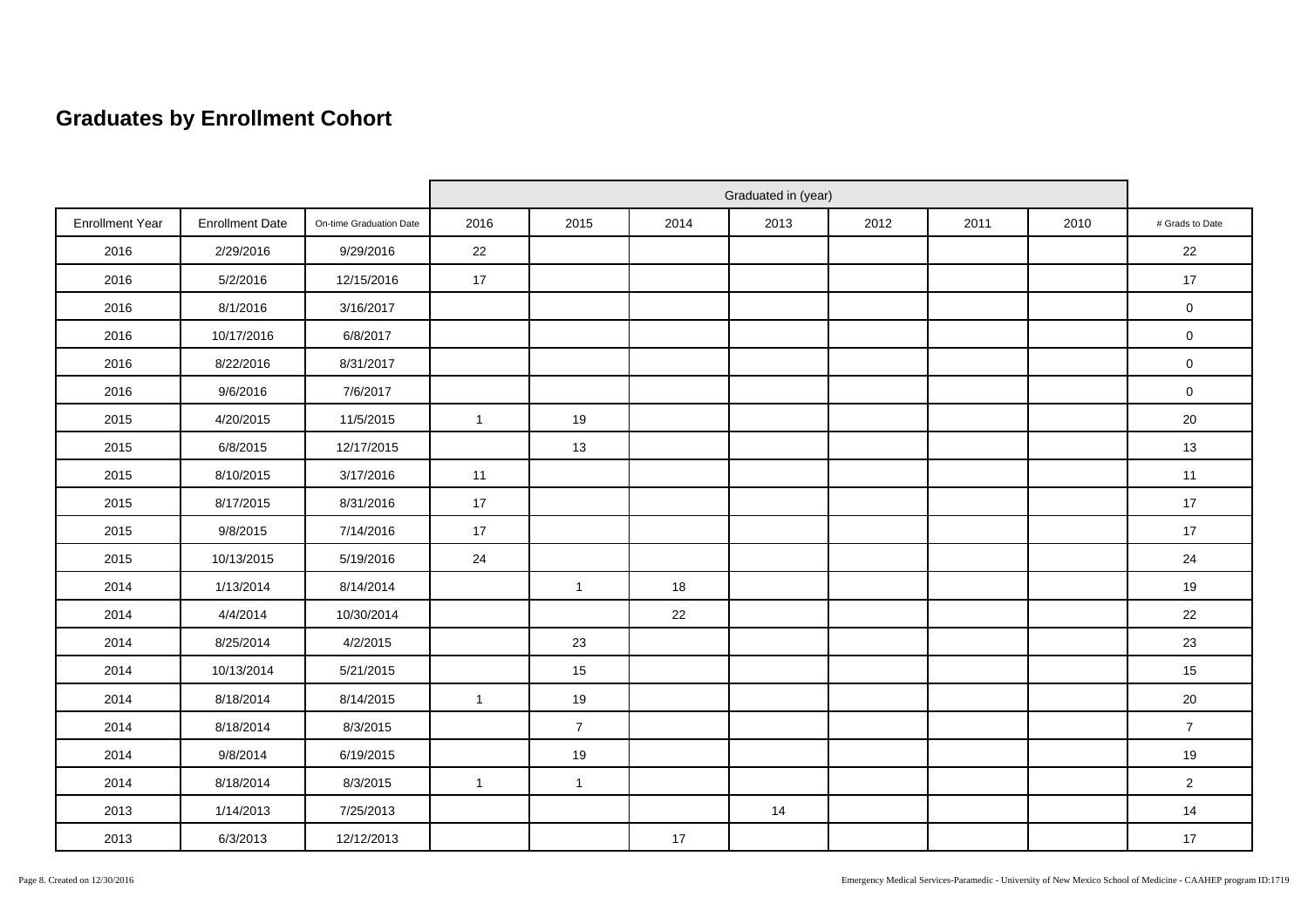| 2013 | 8/26/2013  | 3/20/2014  |                |              | 20              |    |    |    |      | 20               |
|------|------------|------------|----------------|--------------|-----------------|----|----|----|------|------------------|
| 2013 | 9/9/2013   | 3/9/2014   |                |              | 23              |    |    |    |      | 23               |
| 2013 | 8/19/2013  | 8/15/2014  |                |              | 9               |    |    |    |      | $\boldsymbol{9}$ |
| 2013 | 8/19/2013  | 8/15/2014  |                | $\mathbf{1}$ | $5\phantom{.0}$ |    |    |    |      | 6                |
| 2013 | 8/19/2013  | 8/15/2014  | $\overline{1}$ | $\mathbf{1}$ | 21              |    |    |    |      | 23               |
| 2013 | 10/7/2013  | 5/1/2014   |                |              | 14              |    |    |    |      | 14               |
| 2012 | 8/20/2012  | 8/31/2013  |                |              |                 | 19 |    |    |      | 19               |
| 2012 | 10/15/2012 | 5/6/2013   |                |              |                 | 14 |    |    |      | 14               |
| 2012 | 7/16/2012  | 3/6/2013   |                |              |                 | 15 |    |    |      | 15               |
| 2012 | 6/25/2012  | 12/15/2012 |                |              |                 |    | 19 |    |      | 19               |
| 2012 | 8/13/2012  | 4/28/2013  |                |              |                 | 27 |    |    |      | 27               |
| 2012 | 2/13/2012  | 8/4/2012   |                |              |                 |    | 18 |    |      | 18               |
| 2012 | 4/2/2012   | 9/26/2012  |                |              |                 |    | 22 |    |      | 22               |
| 2011 | 1/10/2011  | 8/25/2011  |                |              |                 |    |    | 15 |      | 15               |
| 2011 | 2/14/2011  | 8/26/2011  |                |              |                 |    |    | 15 |      | 15               |
| 2011 | 4/18/2011  | 10/3/2011  |                |              |                 |    |    | 11 |      | 11               |
| 2011 | 8/22/2011  | 8/24/2012  |                |              |                 |    | 19 |    |      | 19               |
| 2011 | 6/20/2011  | 1/20/2012  |                |              |                 |    | 21 |    |      | 21               |
| 2011 | 8/29/2011  | 3/31/2012  |                |              |                 |    | 22 |    |      | 22               |
| 2011 | 10/31/2011 | 4/30/2012  |                |              |                 |    | 23 |    |      | 23               |
| 2010 | 3/8/2010   | 1/3/2011   |                |              |                 |    |    | 11 |      | 11               |
| 2010 | 3/23/2010  | 1/2/2011   |                |              |                 |    |    | 14 |      | 14               |
| 2010 | 8/24/2010  | 8/1/2011   |                |              |                 |    |    | 42 |      | 42               |
| 2010 | 9/27/2010  | 4/4/2011   |                |              |                 |    |    | 17 |      | 17               |
| 2010 | 1/4/2010   | 6/14/2010  |                |              |                 |    |    |    | 25   | 25               |
| 2009 | 6/22/2009  | 12/4/2009  |                |              |                 |    |    |    |      | 15               |
| 2009 | 1/5/2009   | 6/8/2009   |                |              |                 |    |    |    |      | $17$             |
| 2009 | 8/24/2009  | 7/31/2010  |                |              |                 |    |    |    | $17$ | 17               |
| 2009 | 9/14/2009  | 3/15/2010  |                |              |                 |    |    |    | 15   | 15               |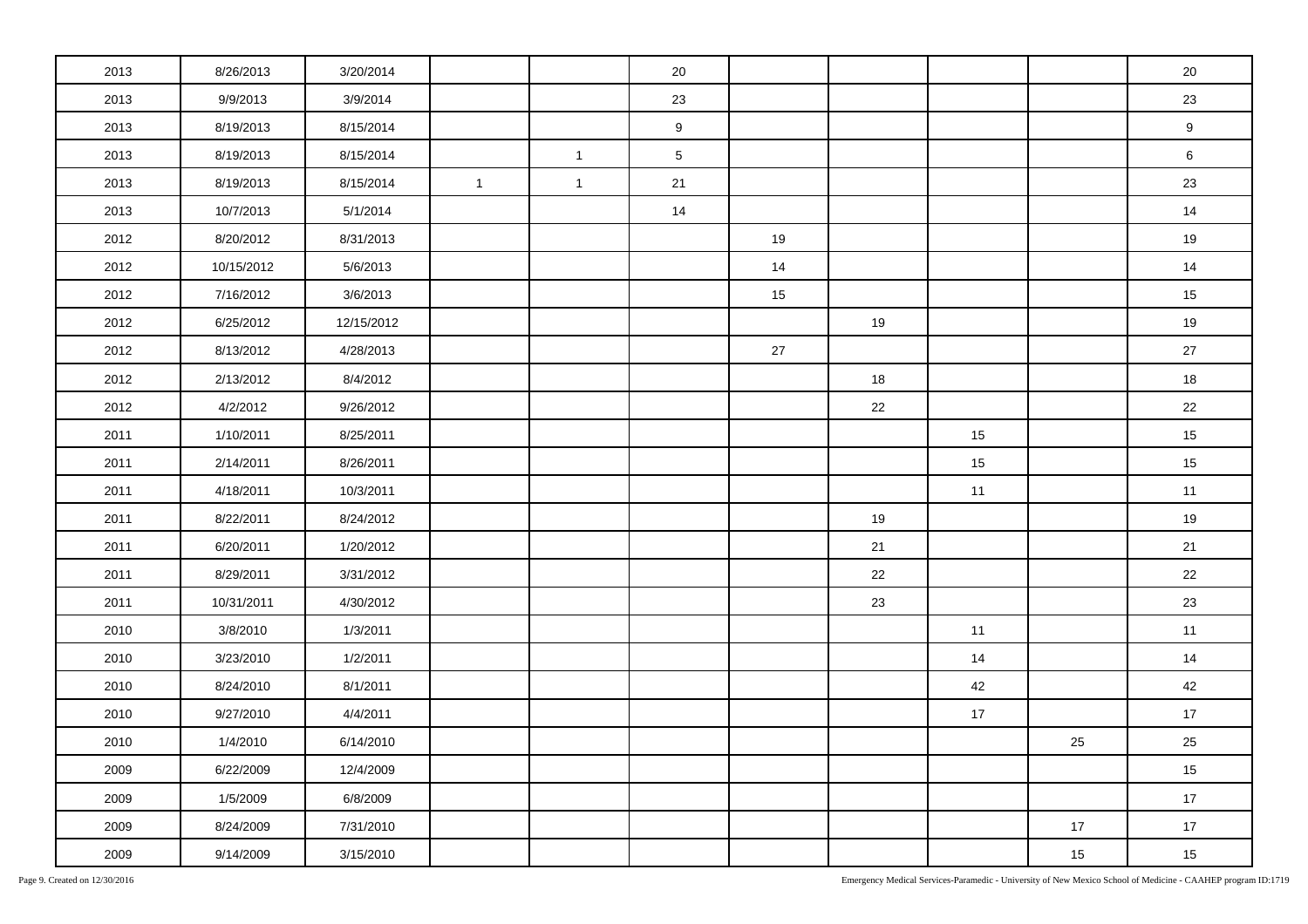| 2009                      | 1/13/2009 | 3/13/2010  |     |     |     |    |     |     | 11 | 11             |
|---------------------------|-----------|------------|-----|-----|-----|----|-----|-----|----|----------------|
| 2008                      | 9/15/2008 | 1/30/2009  |     |     |     |    |     |     |    | 19             |
| 2008                      | 2/19/2008 | 1/30/2009  |     |     |     |    |     |     |    | $\overline{4}$ |
| 2008                      | 8/25/2008 | 8/1/2009   |     |     |     |    |     |     |    | 13             |
| 2008                      | 8/25/2008 | 3/27/2009  |     |     |     |    |     |     |    | $10$           |
| 2008                      | 4/17/2008 | 9/7/2008   |     |     |     |    |     |     |    | 17             |
| 2007                      | 8/27/2007 | 11/15/2008 |     |     |     |    |     |     |    | $13$           |
| 2007                      | 8/21/2006 | 8/4/2007   |     |     |     |    |     |     |    | 14             |
| 2007                      | 4/20/2007 | 12/7/2007  |     |     |     |    |     |     |    | $\sqrt{5}$     |
| 2007                      | 1/5/2007  | 12/20/2007 |     |     |     |    |     |     |    | $\sqrt{5}$     |
| 2007                      | 1/17/2007 | 12/14/2007 |     |     |     |    |     |     |    | 11             |
| 2007                      | 10/1/2007 | 6/30/2008  |     |     |     |    |     |     |    | 17             |
| 2007                      | 8/20/2007 | 8/19/2008  |     |     |     |    |     |     |    | 8              |
| 2006                      | 1/9/2006  | 12/22/2006 |     |     |     |    |     |     |    | 10             |
| Total Graduates by Year = |           |            | 112 | 119 | 149 | 89 | 144 | 125 | 68 | 984            |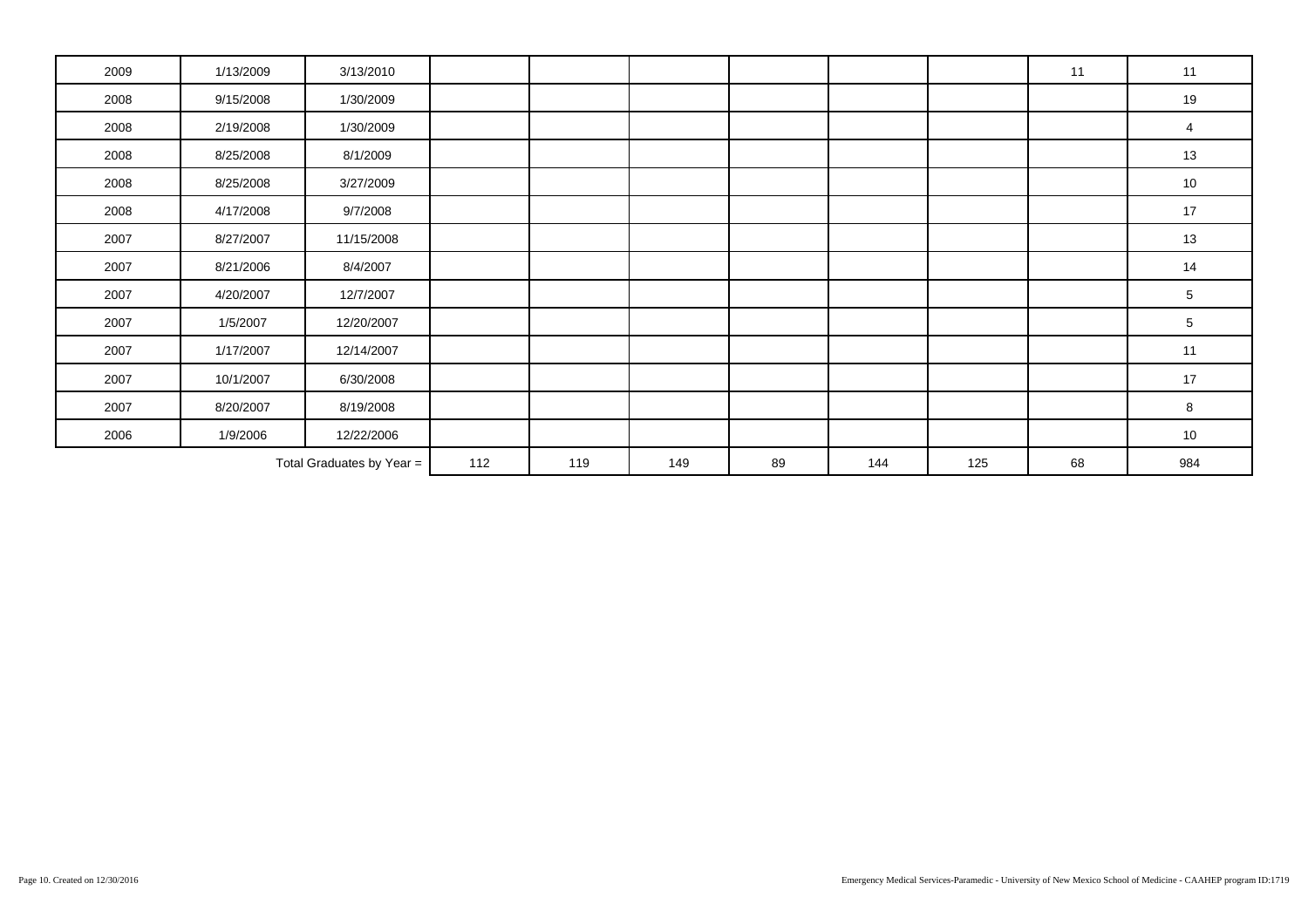# **Examination Results**

| <b>Evaluation System:</b><br>Analysis: | <b>National Registry Written</b><br>2016 report:                                                                                                                                                                                                                                                                  |
|----------------------------------------|-------------------------------------------------------------------------------------------------------------------------------------------------------------------------------------------------------------------------------------------------------------------------------------------------------------------|
| Action:                                | 99.1% of graduates attempted, and of those, 89.1% have passed the National Registry Written<br>Exam to date with 12 still in progress and eligible to test. Overall, 88.3% of the 112, 2016<br>graduates have passed the NR Written Exam to date.<br>2016 report:                                                 |
|                                        | No action indicated at this time.                                                                                                                                                                                                                                                                                 |
| <b>Evaluation System:</b><br>Analysis: | <b>National Registry Practical</b><br>2016 report:                                                                                                                                                                                                                                                                |
| Action:                                | Pass Rate is 100%.<br>2016 report:                                                                                                                                                                                                                                                                                |
|                                        | No action required.                                                                                                                                                                                                                                                                                               |
| <b>Evaluation System:</b><br>Analysis: | <b>Comprehensive Final Written</b><br>2016:                                                                                                                                                                                                                                                                       |
|                                        | The comprehensive final written exam is internally validated and approved by medical<br>direction personnel it includes questions from various aspects of the national education<br>standards and tests the following bloom levels: knowledge, comprehension, application,<br>analysis, synthesis and evaluation. |
|                                        | Our pass rate was 100% the 1st time for all 112 graduates, 1 student failed the<br>comprehensive exam.                                                                                                                                                                                                            |
| Action:                                | 2016:                                                                                                                                                                                                                                                                                                             |
|                                        | Will continue to monitor results, however analysis indicates no action is required at this time.                                                                                                                                                                                                                  |
| <b>Evaluation System:</b><br>Analysis: | <b>Comprehensive Final Practical</b><br>2016 report:                                                                                                                                                                                                                                                              |
|                                        | The comprehensive final practical is delivered after completion of internship via complex high<br>fidelity scenario management testing entry level paramedic performance.                                                                                                                                         |
| Action:                                | Our pass rate was 100% the 1st time for all 112 graduates, 1 student failed the<br>comprehensive exam and the second attempt.<br>2016 report:                                                                                                                                                                     |
|                                        | Will continue to monitor results, however analysis indicates no action is required at this time.                                                                                                                                                                                                                  |
| <b>Evaluation System:</b>              | State Exam Written                                                                                                                                                                                                                                                                                                |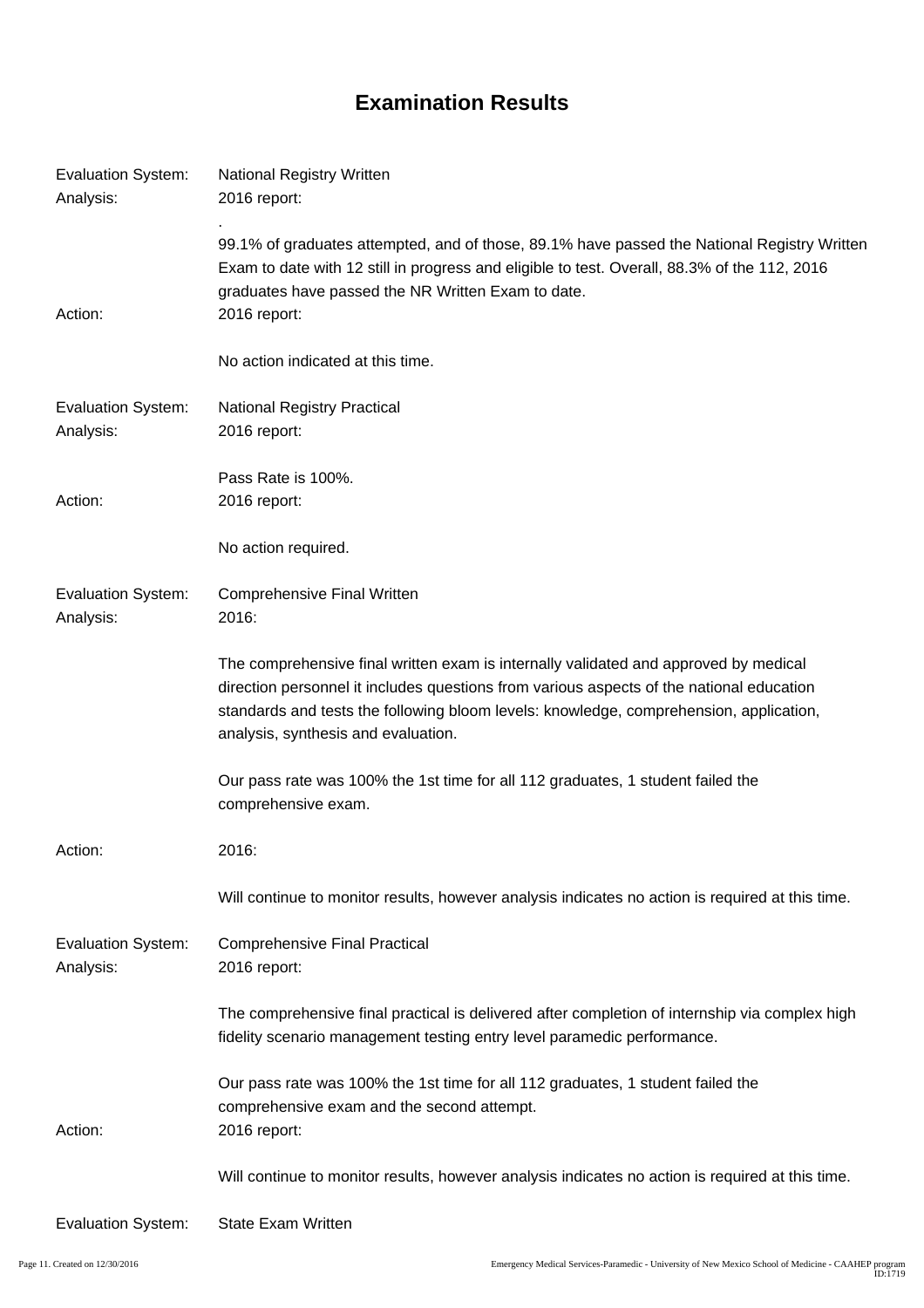| Analysis:                               | NM does not offer a written exam for initial paramedic licensure.                                                                                                                                                                                                                                                                                                             |
|-----------------------------------------|-------------------------------------------------------------------------------------------------------------------------------------------------------------------------------------------------------------------------------------------------------------------------------------------------------------------------------------------------------------------------------|
| Action:                                 | NM does not offer a written exam for initial paramedic licensure.                                                                                                                                                                                                                                                                                                             |
| <b>Evaluation System:</b>               | <b>State Exam Practical</b>                                                                                                                                                                                                                                                                                                                                                   |
| Analysis:                               | NM does not offer a practical exam for paramedic.                                                                                                                                                                                                                                                                                                                             |
| Action:                                 | NM does not offer a practical exam for paramedic.                                                                                                                                                                                                                                                                                                                             |
|                                         | <b>Surveys - Cognitive Domain</b>                                                                                                                                                                                                                                                                                                                                             |
| Evaluation System:<br>Cut Score:        | <b>Employer Surveys - Cognitive</b>                                                                                                                                                                                                                                                                                                                                           |
| Analysis:                               | 2016 report:                                                                                                                                                                                                                                                                                                                                                                  |
| Action:                                 | 100% of the employed students surveys were sent to their employers. With regard to the<br>returned surveys, results were 100% positive.<br>2016 report:                                                                                                                                                                                                                       |
|                                         | We will continue to seek out the feedback of our employers to assist us with continuous<br>improvement of the program.                                                                                                                                                                                                                                                        |
| <b>Evaluation System:</b>               | Graduate Survey - Cognitive                                                                                                                                                                                                                                                                                                                                                   |
| Cut Score:<br>Analysis:                 | 2016:                                                                                                                                                                                                                                                                                                                                                                         |
|                                         | Survey data returned was 92-100% positive regards to cognitive survey data collected.                                                                                                                                                                                                                                                                                         |
| Action:                                 | 2016:                                                                                                                                                                                                                                                                                                                                                                         |
|                                         | We will continue to seek out the feedback of our graduates to assist us with continuous<br>improvement of the program. Based off some of our survey feedback from 2015 we made<br>adjustments to improve a couple specific cognitive areas of instruction such as pharmacology<br>and special populations. This took effect with courses starting in or after August of 2016. |
|                                         | <b>Surveys - Psychomotor Domain</b>                                                                                                                                                                                                                                                                                                                                           |
| <b>Evaluation System:</b><br>Cut Score: | <b>Employer Surveys - Psychomotor</b>                                                                                                                                                                                                                                                                                                                                         |
| Analysis:                               | 2016 report:                                                                                                                                                                                                                                                                                                                                                                  |
| Action:                                 | 100% of the employed students surveys were sent to their employers. With regard to the<br>returned surveys, results were 100% positive.<br>2016 report:                                                                                                                                                                                                                       |
|                                         | We will continue to seek out the feedback of our employers to assist us with continuous<br>improvement of the program.                                                                                                                                                                                                                                                        |
| <b>Evaluation System:</b><br>Cut Score: | Graduate Survey - Psychomotor                                                                                                                                                                                                                                                                                                                                                 |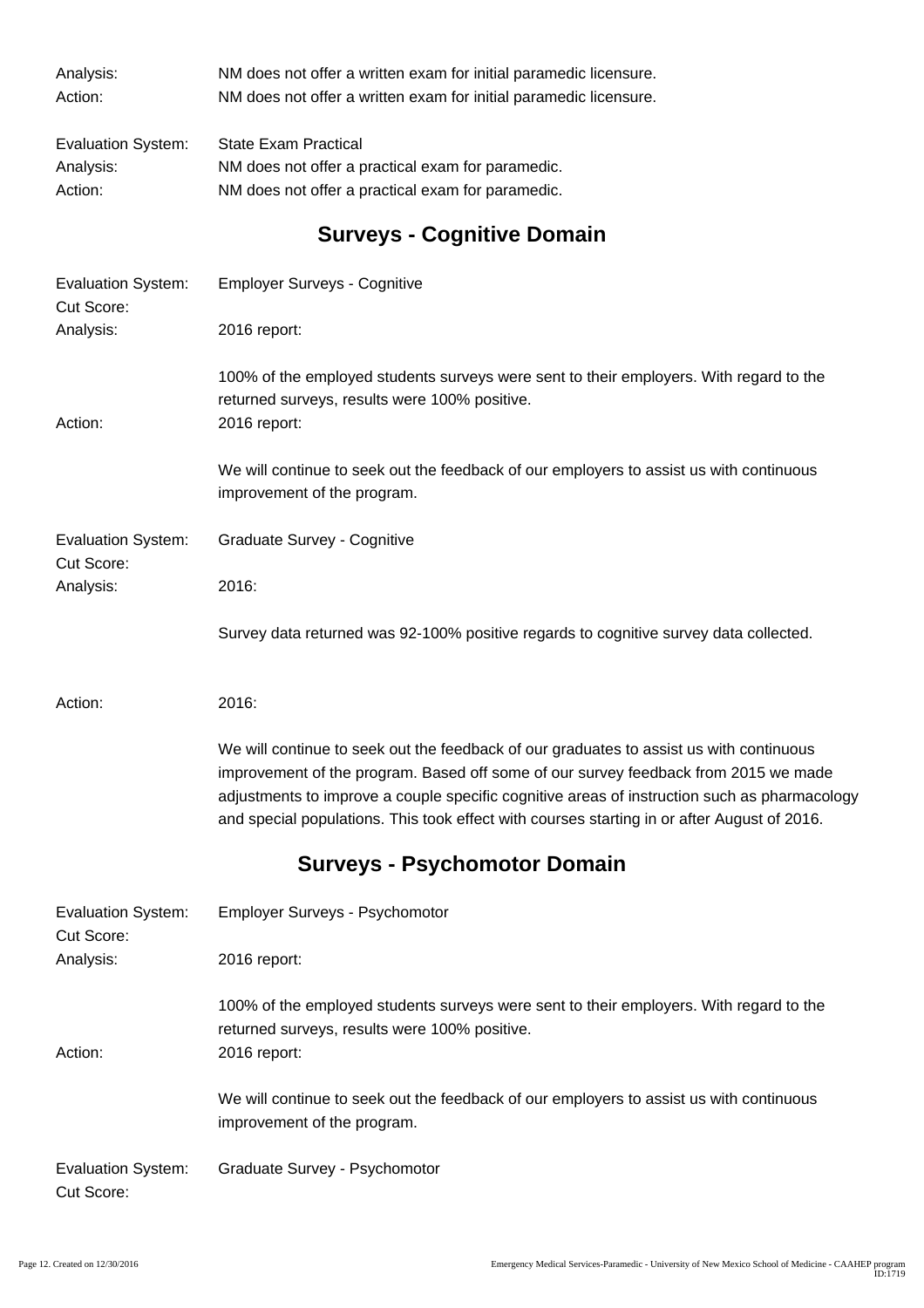Analysis: 2016: Survey data returned was 100% positive regards to psychomotor survey data collected. Action: 2016 report: We will continue to seek out the feedback of our graduates to assist us with continuous improvement of the program. We recently purchased new simulation equipment at a couple

locations and enhanced lab scenario rooms. In addition we introduced IPE learning environments to our students this year.

### **Surveys - Affective Domain**

| <b>Evaluation System:</b><br>Cut Score: | <b>Employer Surveys - Affective</b>                                                                                                                     |
|-----------------------------------------|---------------------------------------------------------------------------------------------------------------------------------------------------------|
| Analysis:                               | 2016 report:                                                                                                                                            |
| Action:                                 | 100% of the employed students surveys were sent to their employers. With regard to the<br>returned surveys, results were 100% positive.<br>2016 report: |
|                                         | We will continue to seek out the feedback of our employers to assist us with continuous<br>improvement of the program.                                  |
| <b>Evaluation System:</b><br>Cut Score: | Graduate Survey - Affective                                                                                                                             |
| Analysis:                               | 2016:                                                                                                                                                   |
| Action:                                 | Survey data returned was 92-100% positive regards to affective survey data collected.<br>2016 report:                                                   |
|                                         | We will continue to seek out the feedback of our graduates to assist us with continuous<br>improvement of the program.                                  |
|                                         | <b>Attrition / Retention</b>                                                                                                                            |
| <b>Evaluation System:</b><br>Analysis:  | Attrition / Retention<br>2016 report:                                                                                                                   |
| Action:                                 | Completed classes and classes in progress show no indication of attrition rates exceeding the<br>30% benchmark.<br>2016 report:                         |
|                                         | No action indicated at this time.                                                                                                                       |
|                                         | <b>Positive Placement</b>                                                                                                                               |
| <b>Evaluation System:</b><br>Analysis:  | <b>Positive Placement</b><br>2016 report:                                                                                                               |
|                                         | 90.1% of all graduates are employed, are continuing in the military (employed as Paramedics /                                                           |

Pararescuemen in their respective units), or continuing their education.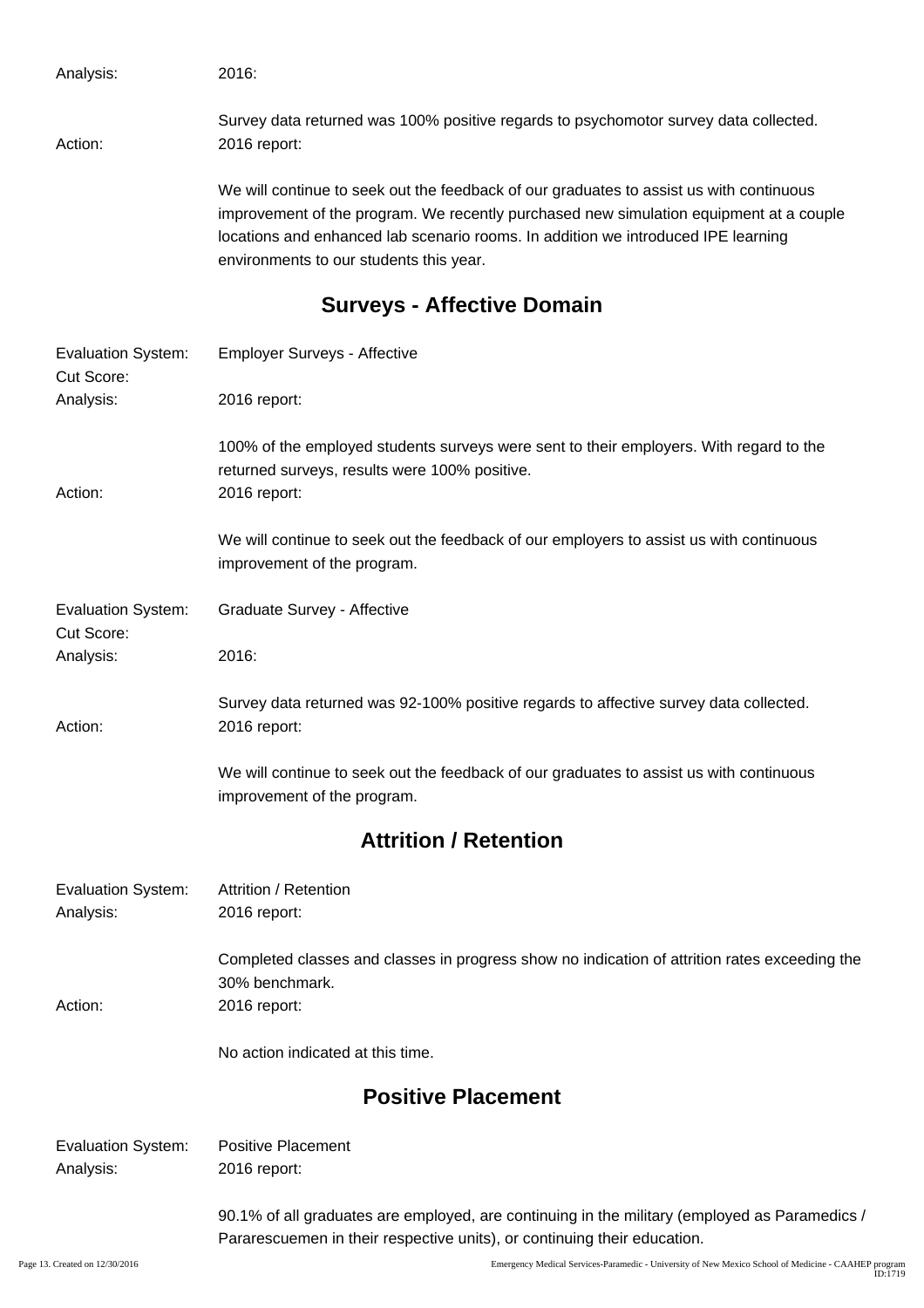Will continue to monitor positive placement, however the percentage requires no action plan changes at this time.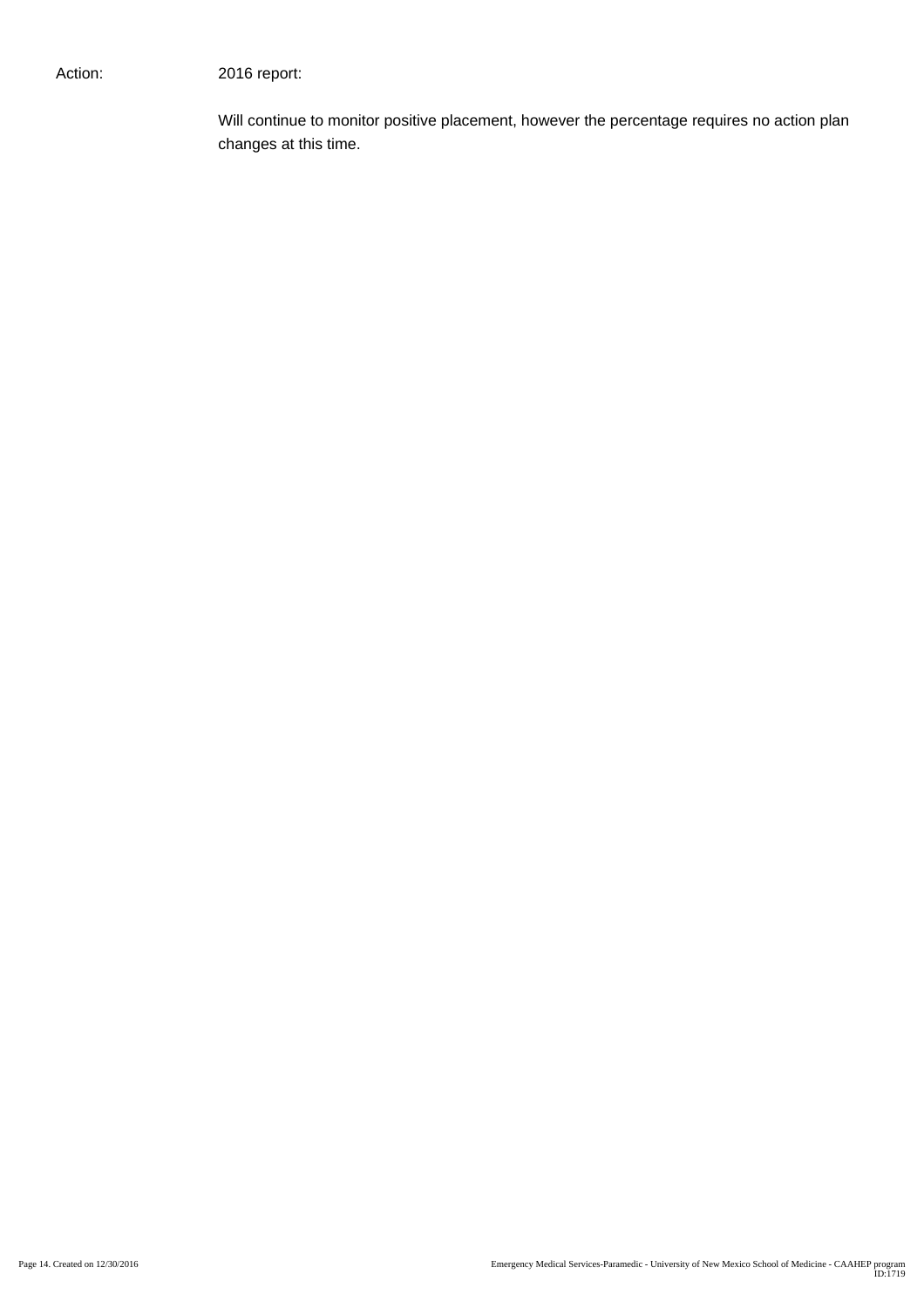# **Program Information**

**Program Title:** Emergency Medical Services - Paramedic

**Name of certificate or** Paramedic Training Program Completion Certificate, Bachelors of Science in Emergency **degree awarded:** Medical Services

### **Program Design**

|                                                   | <b>Award Level 1</b> | <b>Award Level 2</b> |
|---------------------------------------------------|----------------------|----------------------|
| a. Type of award granted:                         | Certificate          | <b>Baccalaureate</b> |
| b. Length of Program in Months:                   | 12                   | 48                   |
| c. Length of Program in Academic Sessions:        | 3                    | 9                    |
| d. Total Credit Hours Required:                   | 37                   | 132                  |
| e. Type of Credits (e.g., semester, quarter):     | Semester             | Semester             |
| f. Total Program Tuition and Fees - Resident:     | \$13,905.00          | \$32,923.00          |
| g. Total Program Tuition and Fees - Non-Resident: | \$25,430.00          | \$92,875.00          |

### **Program Budget**

| a. Program's fiscal year begins on (month/date):   | 7/1                                   |                             |
|----------------------------------------------------|---------------------------------------|-----------------------------|
| b. Indicate the program's actual expenditures for: | <b>Current Fiscal Year to</b><br>Date | <b>Previous Fiscal Year</b> |
|                                                    | <b>Total \$0.00</b>                   | \$0.00                      |

**Is the budget sufficient to ensure achievement of the programs's goal and outcomes?:** Yes

**Detailed Analysis of Insufficent Budget:**

**Action Plan for Insufficent Budget:**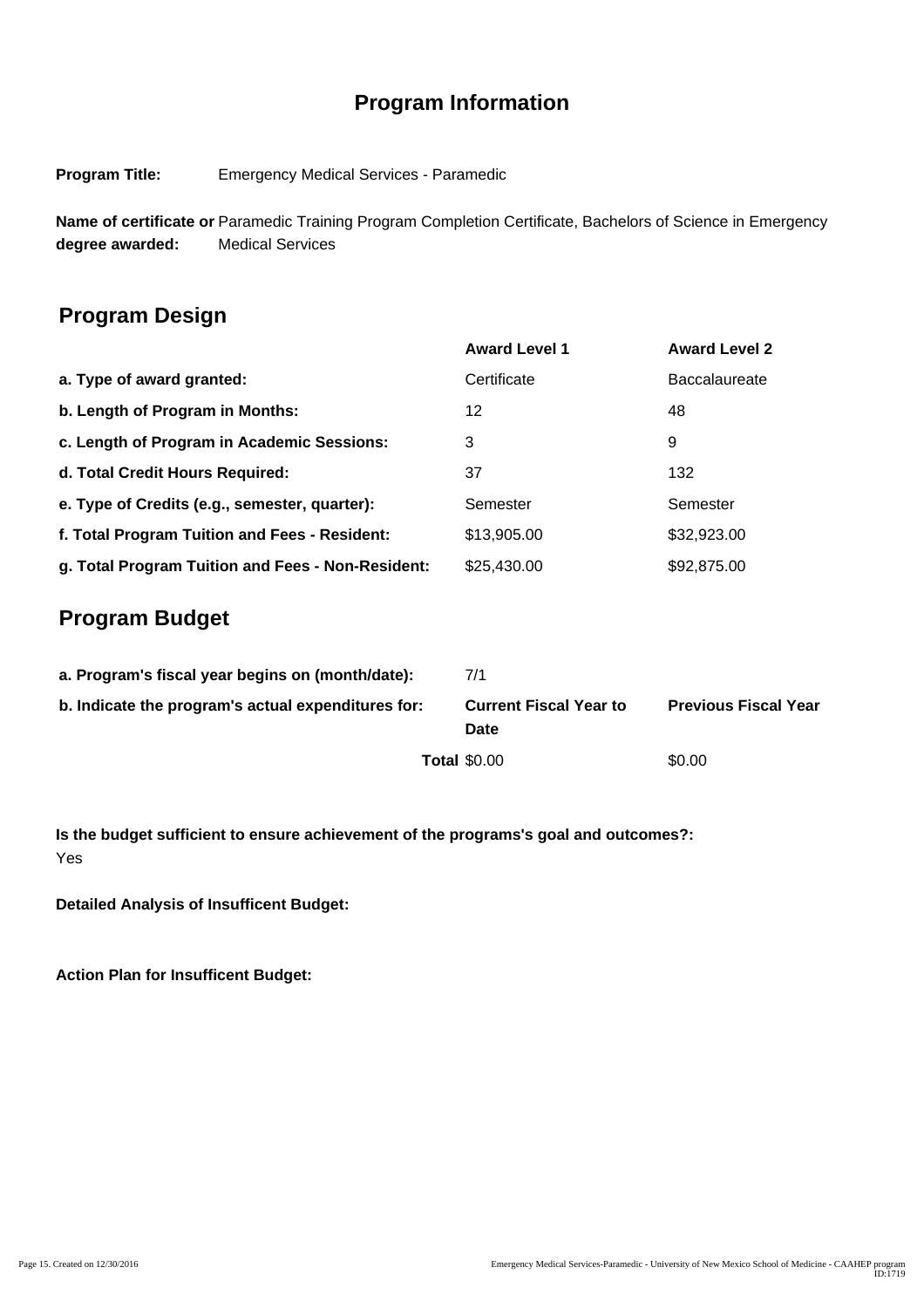## **Comments**

Here is a link to the website where our outcomes are published: http://emed.unm.edu/emsa/education/prospectiveapplicants/paramedic-program.html